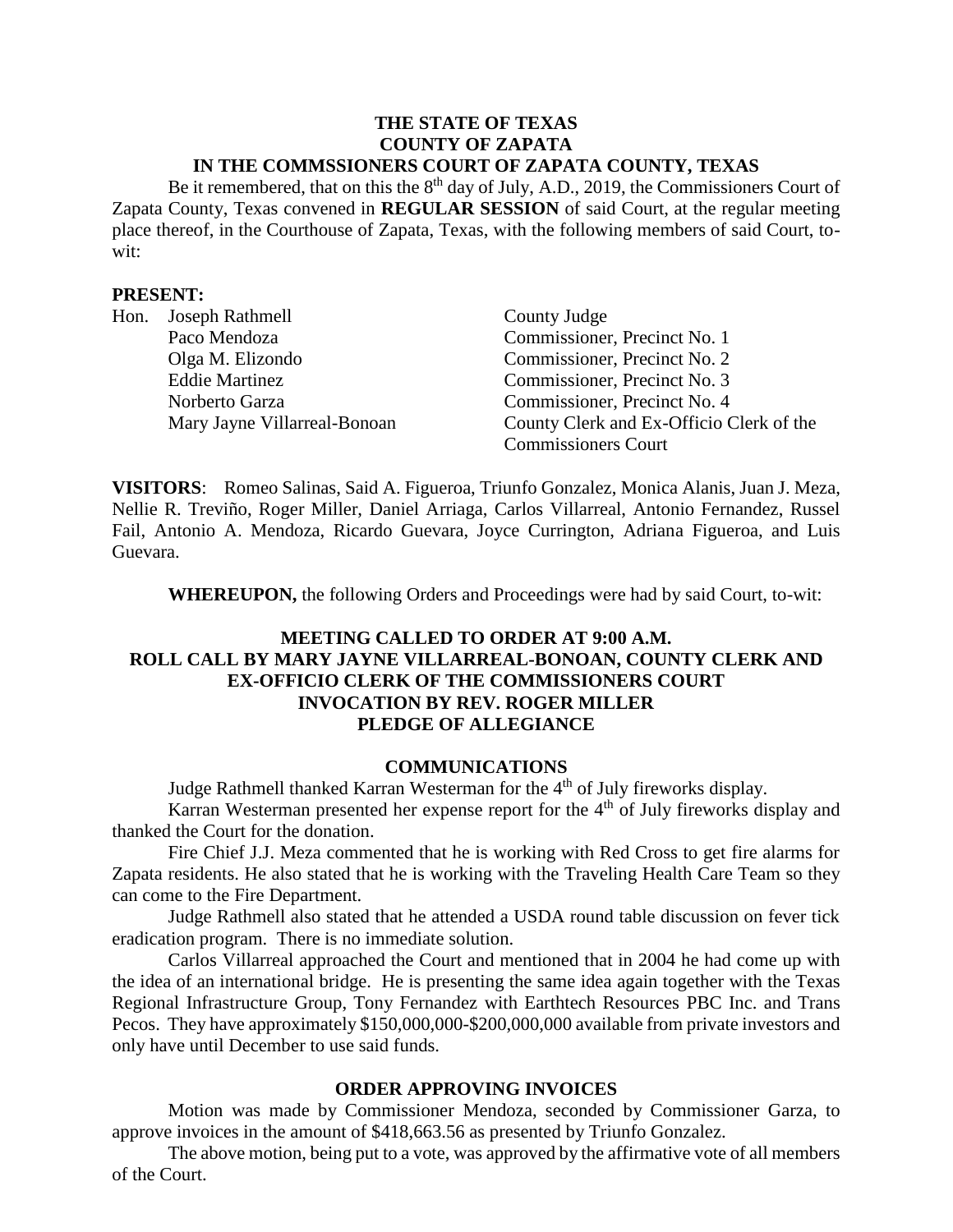### **ORDER APPROVING TREASURER'S REPORT**

Motion was made by Commissioner Mendoza, seconded by Commissioner Martinez, to approve Treasurer's Report as requested by Hon. Romeo Salinas, County Treasurer.

The above motion, being put to a vote, was approved by the affirmative vote of all members of the Court.

### **ORDER APPROVING CHECKS ISSUED**

Motion was made by Commissioner Garza, seconded by Commissioner Mendoza, to approve checks issued in the amount of \$600,736.66, as requested by Hon. Romeo Salinas, County Treasurer.

The above motion, being put to a vote, was approved by the affirmative vote of all members of the Court.

## **TAX / ASSESSOR COLLECTOR'S REPORT**

Tax Assessor/Collector's office reported Hotel-Motel tax collections in the amount of \$6,830.29 for the month of June for year-to-date collections in an amount of \$85,790.64 and year– to-date tax collections at a rate of 88.07% for a total base tax collected of \$5,860,896.37.

### **ORDER APPROVING PAYMENT TO ZAPATA Q.A., INC**

Motion was made by Commissioner Mendoza, seconded by Commissioner Elizondo, to approve to pay invoice for the amount of \$2,131.50 to Zapata Q.A., Inc. as requested by Hon. Joe Rathmell, County Judge.

The above motion, being put to a vote, was approved by the affirmative vote of all members of the Court.

### **ORDER APPROVING PAYMENT TO ABELARDO MENDOZA**

Motion was made by Commissioner Martinez, seconded by Commissioner Garza, to approve to pay invoice for the amount of \$2,657.74 to Abelardo Mendoza, for repair at Ramireño Dipping Vat #8, as requested by Hon. Joe Rathmell, County Judge.

The above motion, being put to a vote, was approved by the affirmative vote of Commissioners Martinez, Garza, and Elizondo. Commissioner Mendoza abstained. Motion carried.

### **ORDER APPROVING TRANSFER OF MARTIN ARREDONDO FROM SLOT #5 TO SLOT #1**

Motion was made by Commissioner Garza, seconded by Commissioner Mendoza, to approve to transfer Martin Arredondo, 15-013 slot #5 from \$9.00 per hour to Labor/Maintenance 10-003 slot #1 at \$9.50 per hour as requested by Hon. Eddie Martinez, Commissioner Pct. 3.

The above motion, being put to a vote, was approved by the affirmative vote of all members of the Court.

## **ORDER APPROVING PURCHASE OF 2019 CHEVROLET TRUCK FOR SHERIFF'S OFFICE**

Motion was made by Commissioner Garza, seconded by Commissioner Mendoza, to approve purchase of a 2019 Chevrolet truck for \$38,238.00, VIN: 1GCPWAEF7K233713. Funds are to be reimbursed by Operation Stonegarden Grant as requested by Triunfo Gonzalez, County Auditor.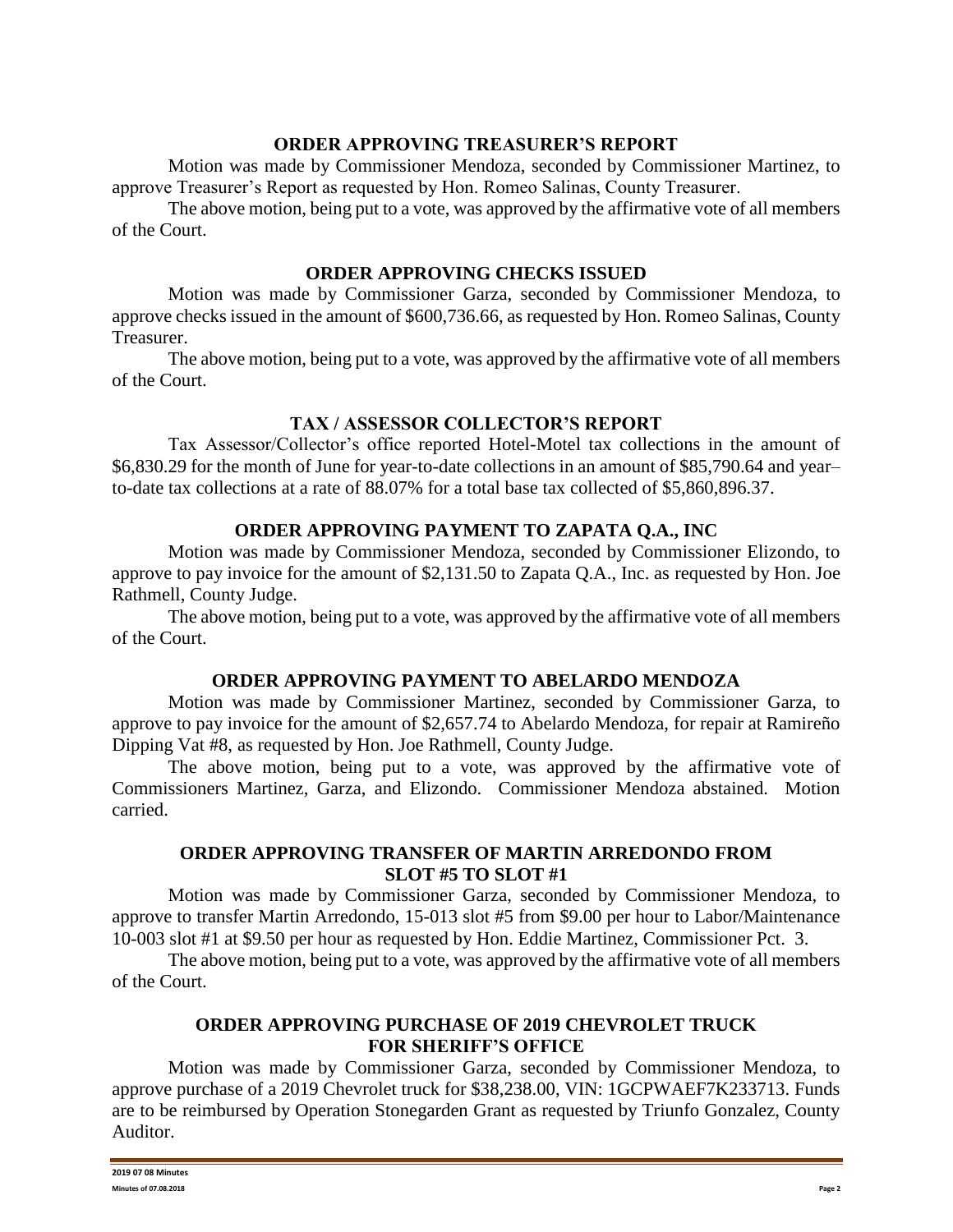The above motion, being put to a vote, was approved by the affirmative vote of all members of the Court.

# **ORDER TO TABLE REQUEST BY DANIEL PEREZ REGARDING CONSIDERATION OF INSTALLATION OF HANDRAILS ALONG ENTRANCES TO COUNTY COURTHOUSE**

Motion was made by Commissioner Mendoza, seconded by Commissioner Garza, to table request by Daniel Perez, a Zapata County resident, regarding consideration of installation of handrails along the entrances to the county courthouse as requested by Daniel Perez, Zapata County Resident.

The above motion, being put to a vote, was approved by the affirmative vote of all members of the Court.

## **ORDER TO TABLE REQUEST BY JOHN ALBERT AGENT FOR CARSON & BARNES CIRCUS REGARDING USE OF ZAPATA COUNTY FAIRGROUNDS**

Motion was made by Commissioner Garza, seconded by Commissioner Mendoza, to table request by John Albert, Agent for Carson & Barnes Circus, regarding use of the Zapata County Fairgrounds on Wednesday, March 4, 2020.

The above motion, being put to a vote, was approved by the affirmative vote of all members of the Court.

### **ORDER APPROVING INSTALLATION OF SPEED HUMP**

Motion was made by Commissioner Garza, seconded by Commissioner Martinez, to approve installation of speed hump at the following location:

a. 5315 Siesta Lane

as requested by Hon. Eddie Martinez, Commissioner Pct. 3.

The above motion, being put to a vote, was approved by the affirmative vote of all members of the Court.

### **ORDER APPROVING LINE ITEM TRANSFER**

Motion was made by Commissioner Garza, seconded by Commissioner Martinez, to approve the following line item transfer to meet departmental needs:

| .           |                             |            |                        |               |
|-------------|-----------------------------|------------|------------------------|---------------|
|             | <b>DEPARTMENT LINE ITEM</b> |            | FUND                   | <b>AMOUNT</b> |
| <b>FROM</b> | <b>County Clerk</b>         | 10-403-437 | Records Processing     | \$2,000.00    |
| <b>TO</b>   | <b>County Clerk</b>         | 10-403-310 | <b>Office Supplies</b> | \$2,000.00    |
|             |                             |            |                        |               |

as requested by Mary Jayne Villarreal-Bonoan, Zapata County Clerk.

## **MOTION WAS MADE BY COMMISSIONER MARTINEZ, SECONDED BY COMMISSIONER GARZA, TO ENTER INTO EXECUTIVE SESSION**

# **MOTION WAS MADE BY COMMISSIONER MARTINEZ, SECONDED BY COMMISSIONER GARZA, TO RETURN TO REGULAR SESSION**